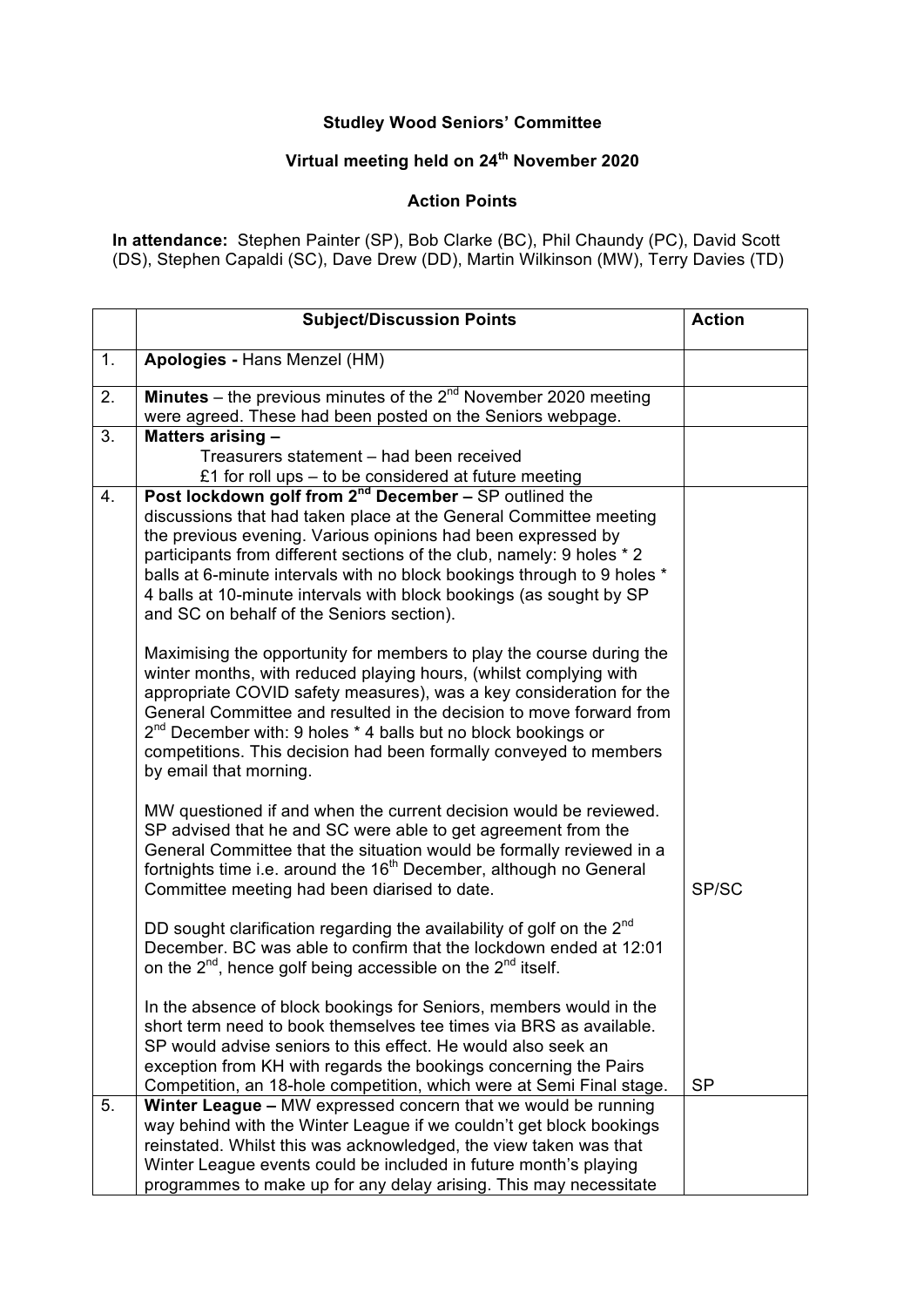|    | running two Winter League rounds a month over a period of two<br>months.                                                                                                                                                                                                                                                                                                                                                                                                                                                                                                | <b>SP</b> |
|----|-------------------------------------------------------------------------------------------------------------------------------------------------------------------------------------------------------------------------------------------------------------------------------------------------------------------------------------------------------------------------------------------------------------------------------------------------------------------------------------------------------------------------------------------------------------------------|-----------|
| 6. | <b>Competitions - SC advised that it had been stated at the general</b><br>committee meeting that apparently Club Systems was struggling with<br>regards to competitions. BC clarified that Club Systems, as used by<br>Studley, was an independent service provider affording golf clubs a<br>facility for setting up and running competitions. He was not aware of<br>any current issues with Club Systems but advised the committee<br>against running competitions in the current circumstances.                                                                    |           |
|    | BC explained further that Club Systems had an interface with England<br>Golf, who were managing the new handicap system (which had been<br>up and running since 2 <sup>nd</sup> November), such that the results of formal<br>competitions were now to be communicated to England Golf for<br>handicap adjustment where appropriate.                                                                                                                                                                                                                                    |           |
| 7. | Xmas event- SP was keen to provide a Senior's event to celebrate<br>Xmas, either on the 15 <sup>th</sup> or 22 <sup>nd</sup> December, recognizing this might be<br>as simple as a turkey sandwich and a mince pie. It was acknowledged<br>that tiered Covid rules prohibiting groups to no more than 6 would cut<br>across this concept. SP would review this based on any new<br>information surfacing.                                                                                                                                                               | <b>SP</b> |
| 8. | Trophies - DS had provided the committee with a list of the names of<br>seniors which needed engraving onto appropriate trophies, and/or the<br>names of seniors to be added onto the club boards. He had obtained<br>an estimate of the cost of the trophy engraving. DS would make all<br>this information available to Tom Randall.                                                                                                                                                                                                                                  | <b>DS</b> |
| 9. | SP expressed his thanks to DS for pulling all this information together.<br>WHS handicaps - DS suggested that as golf was now returning<br>seniors needed some reinforcement and clarity regarding the new<br>WHS handicap system and specifically how it worked for different<br>competitions. BC confirmed that coincidentally, he had developed and<br>provided an explanatory note to John Dennis, who was intending to<br>circulate this to all members.<br>BC stated that for singles competitions there would be three key<br>factors, as per the example below: |           |
|    | 17.7 - individuals Handicap Index<br>20 - Course Handicap (off Silver Tees)<br>19 - Playing Handicap (as per WHS Handicap Allowances at 95%)<br>For other competitions different WHS Handicap Allowances applied,<br>but not all variations used locally were immediately obvious and may<br>need to be firmed up and communicated. BC would circulate the WHS<br>Handicap Allowances to the committee.                                                                                                                                                                 | BC        |
|    | With regards to score entry to Club Systems, the Playing Handicap<br>would automatically be calculated and used by the system, with<br>individuals only needing to input their gross scores. In a stableford<br>competition, score cards could reflect gross cores and stableford<br>points (as long as they were based on the Playing Handicap), but the<br>system would generate its own stableford points based on gross<br>score alone.                                                                                                                             |           |